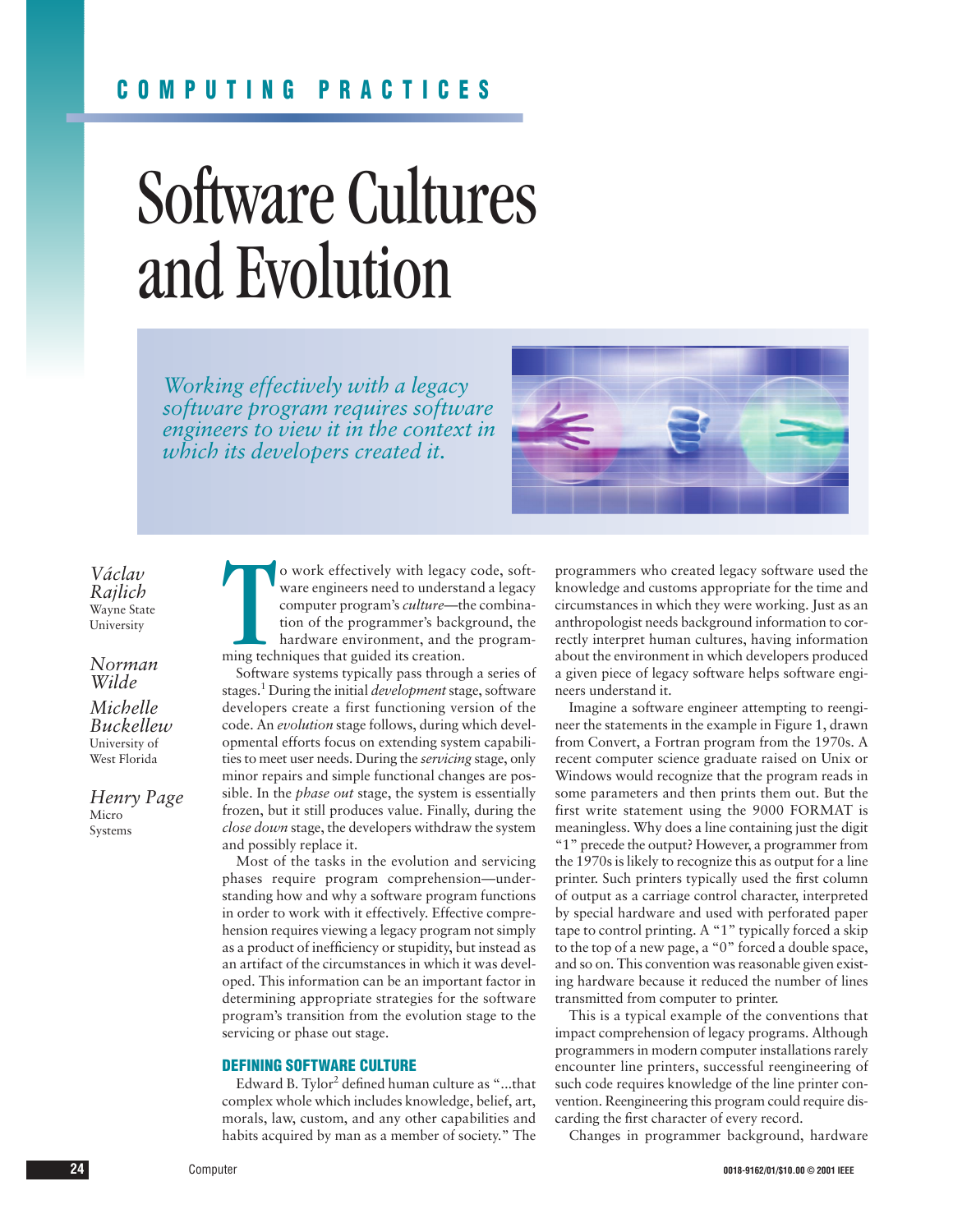```
WRITE (IOUT,9000)
    READ (45,9010,IOSTAT=IOS) IV,IDONT,ISORT,IASCI,KPRNT,IBIN,FACT,
     * PTSS,PSTT
    WRITE (IOUT,9020) IV,IDONT,ISORT,IASCI,KPRNT,IBIN,FACT,PTSS,PSTT
9000 FORMAT ('1') 
9020 FORMAT (' IV = ',I5,' IDONT = ',I5,' ISORT = ',I5,
   * ' IASCI = ',I5,' KPRNT = ',I5/,' IBIN = ',I5,' FACT = ',
       * F5.1,' PTSS = ',F5.1,' PSTT = ',F5.1)
```
*Figure 1. Short quiz for recent computer science graduates: What does the first line of this code do?*

properties, problem-solving techniques, software processes, and programming practices have resulted in several major shifts during the history of mainstream software engineering. The concept of what comprises a "good" program has changed radically over time.

# **CULTURE CONTRASTS**

Our case studies demonstrate that the software culture strongly affects both the comprehension and evolution of software for large systems.<sup>3</sup> In these studies, we used a legacy Fortran system from the 1970s and a more modern C application from the early 1990s.

The Fastgen geometric modeling system is a suite of Fortran 77 programs that developers can use to construct models of solid objects such as vehicles and aircraft from primitives such as triangles, spheres, cylinders, donuts, boxes, wedges, and rods. The US Air Force uses Fastgen to model the interactions between weapons and targets by tracing rays representing explosions or projectiles.<sup>4</sup> Convert, a Fastgen preprocessor that consists of a single Fortran 77 source file of 2,335 lines (raw line count), is representative of the 1970s Fortran software culture. Originally developed in 1978 for a mainframe environment, Convert expands simplified geometric model input and transforms models into the formats other tools require. Software developers have updated and maintained Convert many times to keep pace with the introduction of different hardware platforms.

NCSA Mosaic, $<sup>5</sup>$  one of the first widely distributed</sup> and used Web browsers, was developed in the National Center for Supercomputing Applications at the University of Illinois during the mid-1990s. After

four years of work and several released versions, NCSA suspended work on this application in 1997. However, source code is still publicly available (http://www.ncsa.uiuc.edu), and programmers still use it for case studies of program comprehension techniques. Mosaic, which is fairly representative of the mid-1990s C culture, is a single program consisting of approximately 100,000 lines of well-structured, fairly well-commented C code in approximately 180 C source files.

Table 1 summarizes the main differences between Fastgen and Mosaic.

#### **System partitioning**

Fastgen programs share files of intermediate results. Convert typically preprocesses a geometric model and then feeds the output into other programs for simulation, analysis, or display. Early software often used this kind of partitioning, obviously motivated by the limited memory available in most computers. This places a greater burden on the user, who must execute each program individually and run them in the correct order with the correct parameters. One benefit is that the developers wrote very accurate user documentation for the individual Fastgen programs.

In comparison, 1990s developers implemented Mosaic as a monolithic program in which users either select options from a menu or the software executes them in response to the input data.

#### **Modularity**

In keeping with modern practices, Mosaic's developers implemented a large number of C functions,

| Table 1. Summary of Fastgen and Mosaic cultural differences. |                                        |                                                                           |                                       |                                                                                                     |
|--------------------------------------------------------------|----------------------------------------|---------------------------------------------------------------------------|---------------------------------------|-----------------------------------------------------------------------------------------------------|
| <b>System</b>                                                | <b>Partitioning</b>                    | <b>Modularity</b>                                                         | <b>Control flow</b>                   | Obsolete program plans                                                                              |
| Fastgen<br>1970s Fortran                                     | System of programs<br>that share files | Large noncohesive<br>subroutines<br>Global data in large<br>common blocks | Unstructured, tangled,<br>many GO TOs | Input/output in batches<br><b>Scratch files</b><br>Data packed into integers<br><b>Binary files</b> |
| <b>Mosaic</b><br>1990s C                                     | Single monolithic<br>program           | Small cohesive functions<br>Little use of global data                     | Structured                            |                                                                                                     |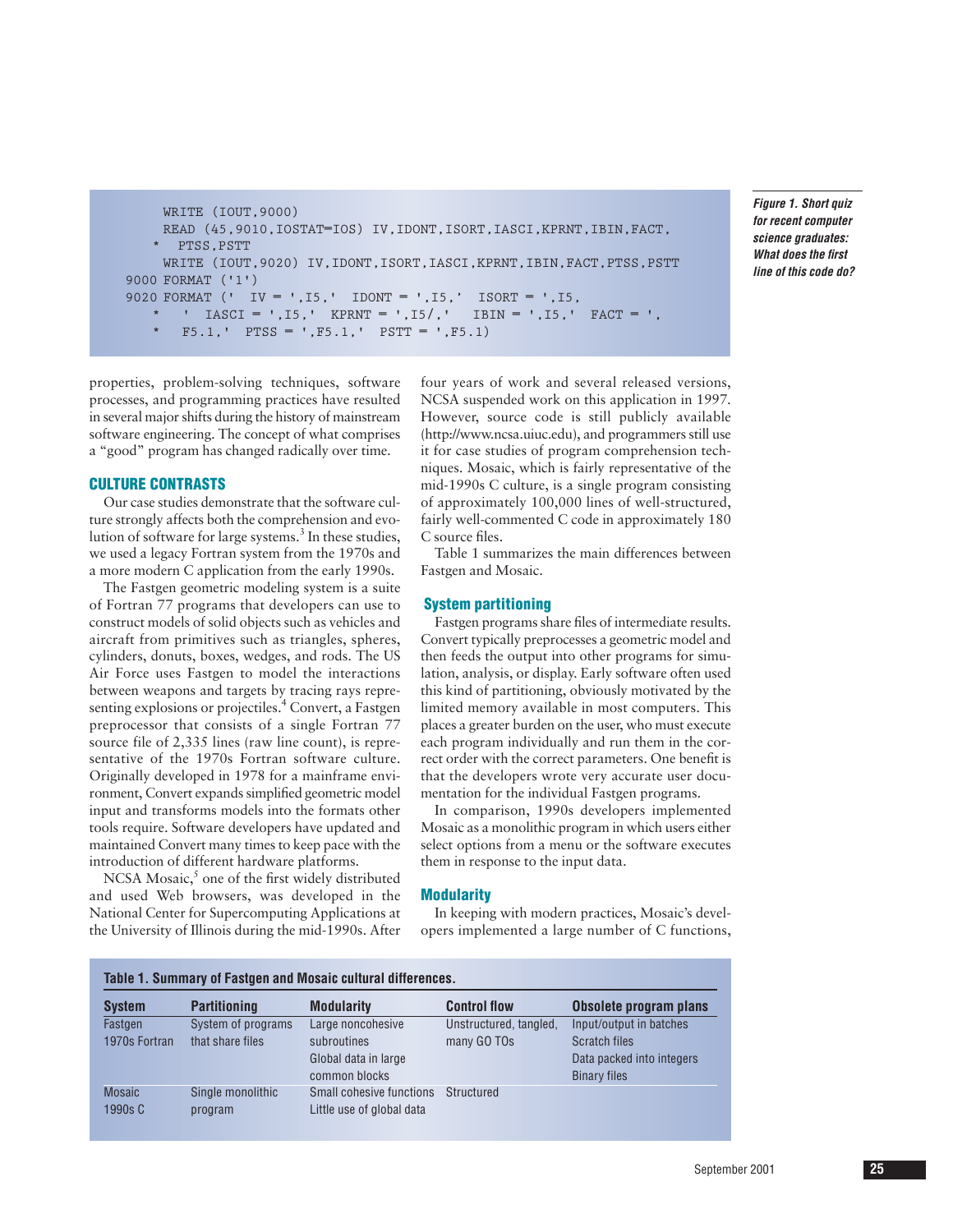

## *Figure 2. Common subroutine use in Convert. In this display from the Vifor Fortran analyzer program, subroutines appear in the left column and the program's common blocks appear in the right column. A line indicates that the subroutine references the block.*

typically with high cohesion. Relatively short descriptions summarize each function's purpose. In contrast, Fastgen's developers implemented it before programmers accepted the importance of cohesion. Subroutines are large, and they mix many unrelated issues, which makes comprehension difficult because the subroutines no longer serve as logical chunks of program code. Convert holds most of the data in large global common blocks that many subroutines share, as Figure 2 shows.<sup>6</sup> In comparison, Mosaic uses few global variables that are well coupled with the relevant processing.

Convert's poor modularity had a substantial impact on program comprehension. In C, programmers use the functions as the basic chunks for program comprehension—understanding each function is a step in the comprehension methodology. Programmers could not do this with Convert because the subroutines lack the necessary cohesion.

#### **Control flow**

Although modern control flow structures are available in Fortran77, Convert relied extensively on using **GO TO**. The developers may have implemented the first version of Convert in an earlier version of Fortran and then ported it into Fortran77. The frequent use of **GO TO**s complicates reconstructing program plans and makes code reading difficult, particularly for today's programmers, who are accustomed to structured control flow. For example, the main loop that reads and processes a geometric model's components uses **GO TO**s that jump both forward and backward over hundreds of lines of code. This creates a complex structure that seems at first to be totally arbitrary. In contrast, Mosaic expresses program plans in structured control flow constructs and rarely uses C's **goto**.

#### **Obsolete program plans**

Obsolete program plans solve hardware and operating system problems that no longer exist. The line printer carriage control character is one example, but Convert provides others.

Input/output batching. Convert reads and processes geometric models in batches of 200 records. Batching made execution in old mainframe operating systems more efficient because the system swapped a job that was doing I/O out of memory. A simple read-processread-process cycle was very inefficient because it caused multiple swaps. However, I/O batching provides little benefit on more modern PC systems. The batch cycle complicates the code because processing breaks at the arbitrary 200th record, not at any logical point such as at the end of a model component.

Consider how this might affect an attempt to reengineer Convert. The software engineer who does not understand the plan's purpose might continue using the 200-record cycle, just in case it conceals some important functionality of the program.

**Scratch files.** Convert opens at least seven scratch files for intermediate results as soon as it starts processing. Because old computers had limited local memory, Convert stores all data of large or unknown size such as parts of a geometric model—on a scratch tape, and continually rewinds and rewrites these tapes. This greatly complicates the understanding of Convert's "mirroring" feature. Mirroring simplifies input of a geometric model by allowing the user to input just one half of a symmetric component, while the system generates the other half. The program writes the component to be mirrored to the scratch tape and then reads it back in. On the second pass, the system reexecutes much of the Convert code, but this time with data from the scratch tape instead of the original input. Understanding mirroring relies on understanding the scratch tape plan.

Packing data into an integer. In early computers, input data was largely constrained to punched cards, which imposed a limit of 80 characters per record. To save record space and main memory, programmers sometimes used complicated encodings to pack data together. For example, Convert packs the following data into a single integer for each geometric component:

- First digit: a code for the kind of component (triangle, donut, sphere, box, and so on);
- Second and third digits: the component thickness in hundredths of an inch;
- Fourth digit: a space code, to specify what is adjacent to the component; and
- Sign: the modeling mode (volume or plate).

Convert contains code that picks this integer apart to extract the individual items.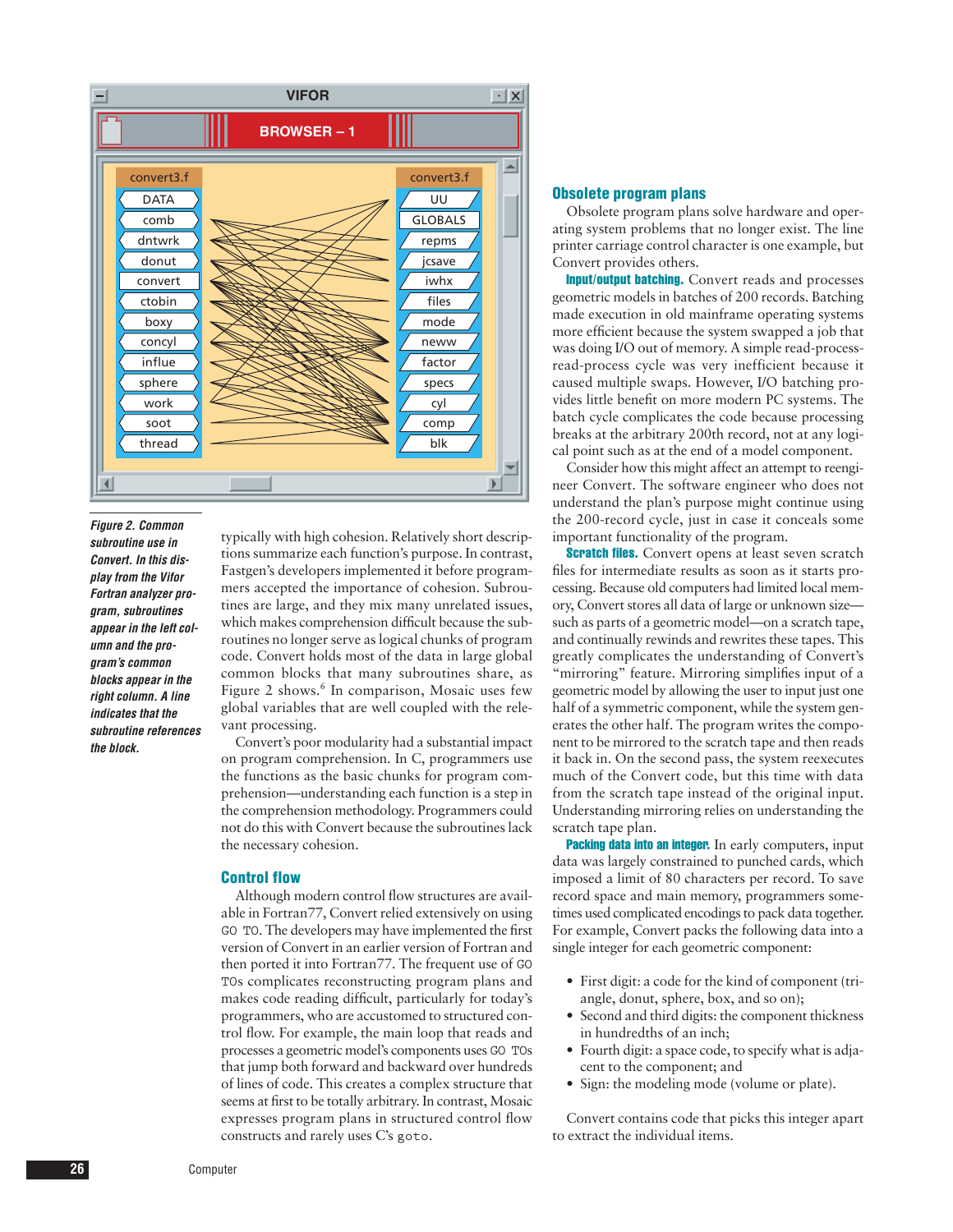**Binary input/output.** A primary use of Convert is to convert a geometric model from ASCII to binary format for use by other programs in the Fastgen suite. Because the models can be quite large, using binary input reduced both storage space and I/O time significantly on earlier machines. However, this is less beneficial for current PCs because much more memory is available.

The programmers who implemented Convert solved legitimate problems of their time, and often solved them well. However, hardware and operating system properties have continued to change so radically that these plans are now an obsolete and dysfunctional reminder of the past. Mosaic also contains many complicated program plans, but they do not appear to be as obsolete at the moment. In a few years, Mosaic too is likely to appear strange and dated to newly trained programmers.

## **RECENT CULTURE CHANGES**

*Antipatterns* are an example of a recent software programming change. William Brown and colleagues $^7$ described a collection of antipatterns that programmers should avoid. Controversially, one of the antipatterns is functional decomposition, which was widely used in software architecture as late as the early 1990s. The Mosaic system we describe uses functional decomposition. Brown's book clearly states that functional decomposition is a bad strategy and that new projects should not use it. Of course, this offers little help to the programmer who must maintain a program from the functional decomposition culture.

Harry Sneed<sup>8</sup> argued that program code is the result of the programmer's thought patterns, which in turn depend on the programmer's experience. Understanding and maintaining the programs requires deciphering these patterns.

*Code decay,* the accumulation of factors that make software changes difficult, drives a software system from the evolution phase to the servicing phase. Loss of expertise is the main reason for code decay, and culture change is a major contributor. Recent computer science graduates invariably received training in the C/Unix, object-oriented, or component-based culture, remaining unaware of programming methods used several decades ago. Older programmers may still retain knowledge of these methods, but as time progresses, this source of expertise is disappearing.

Yet organizations still use programs implemented decades ago, and—as the Y2K problem showed in some cases, these programs are mission-critical. The large investment these systems represent makes continuing evolution a necessity, but understanding the code becomes progressively more difficult. Consequently, organizations are forced into a servicing or phase-out strategy that emphasizes minimal change, with a potentially high cost of losing business flexibility.

Sometimes software culture differences are so large that programmers who are evolving old programs must learn the old cultures. As a first step, programmers need to document, through interviews and code study, some of the main practices that were considered acceptable in different periods and environments. To prepare them for encountering legacy code written for a very different environment, the education of newly trained programmers should help them develop an appreciation and tolerance for old cultures.

Programmers sometimes try to reengineer old code to bring it up to date. However, simply translating an old program into a new language or restructuring the code won't help. Obsolete program plans that solve problems that no longer exist are a troublesome cultural difference that translation or restructuring won't solve. Because these plans are variable and have complicated interactions, programmers cannot identify and remove them automatically. Documentation of the old culture will facilitate the task of programmers who must perform this task manually.

The problem of software cultural change will<br>not go away in the future. For example,<br>the National Aeronautics and Space Admini-<br>stration is planning very long term space probes, which he problem of software cultural change will not go away in the future. For example, the National Aeronautics and Space Adminiwill have missions lasting 50 years or more. Such space vehicles will undoubtedly require a large volume of software, both onboard and as ground support. Presumably, programmers will use today's best software practices for these programs, but it would be foolish to assume that the software will not require major evolution over such a time period. In the year 2050, where will NASA find trained software engineers willing to immerse themselves in the archaic ways of the early 21st century?  $*$ 

#### **Acknowledgment**

This work was partially supported by the Air Force Office of Scientific Research under grant number F49620-99-1-0057.

#### **References**

- 1. V.T. Rajlich and K.H. Bennett, "A Staged Model for the Software Life Cycle," *Computer*, July 2000, pp. 66-71.
- 2. E. Tylor, *Primitive Culture*, Harper and Row, New York, 1958.
- 3. N. Wilde et al., "A Case Study of Feature Location in Unstructured Legacy Fortran Code," *Proc. 5th European Conf. Software Maintenance and Reengineering*,

**Hardware and operating systems have changed so radically that many program plans in legacy systems are now a dysfunctional reminder of the past.**